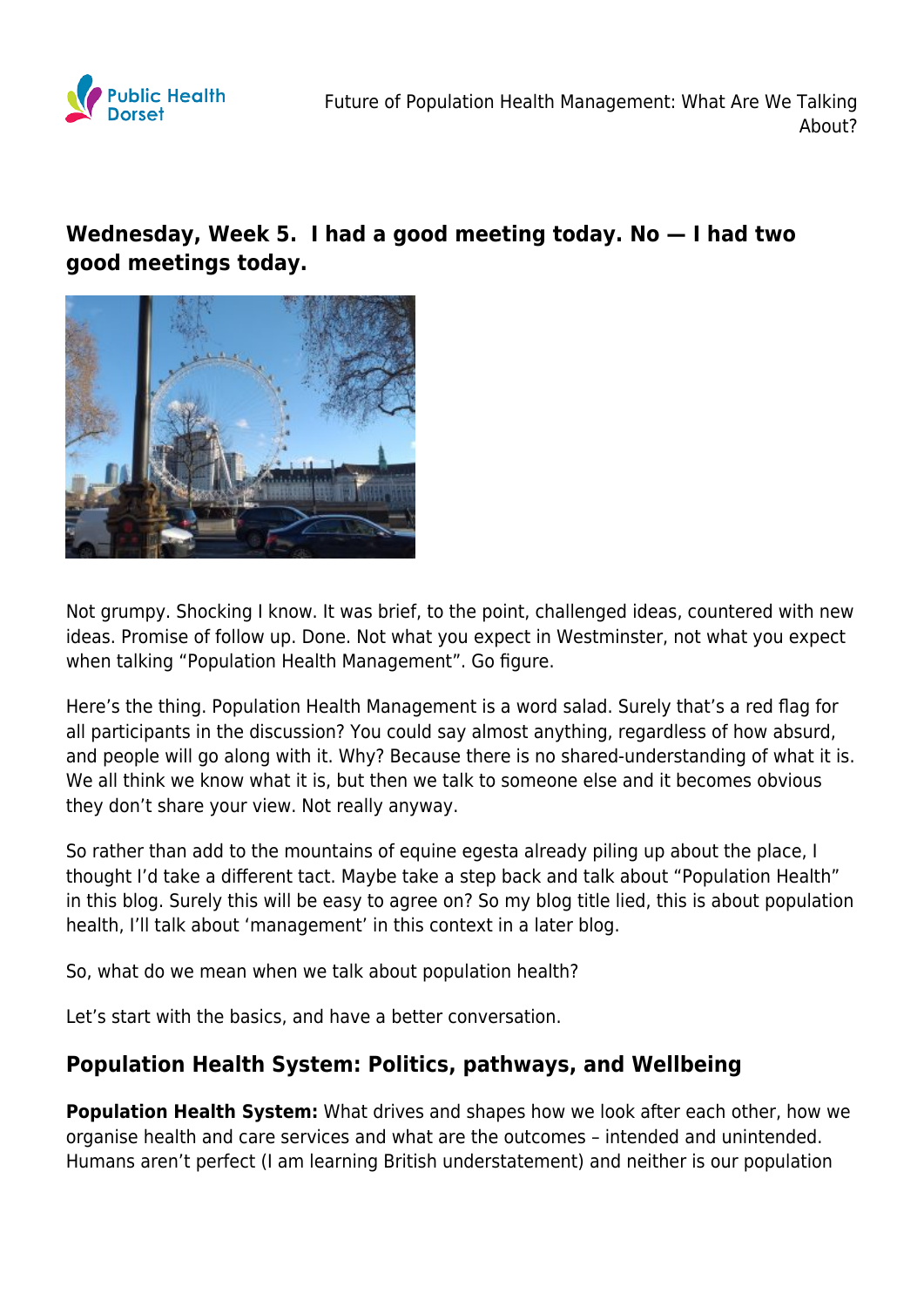

health system.

**Politics:** The organised efforts of a society to govern itself. "Democracy is the worst form of government, except for all the others" (attributed to Winston Churchill). It's messy. No one makes it look easy — that's for sure! Nonetheless, it is the intrinsic starting point for all organised efforts of our society to care for one and other.

**Pathways:** At the highest level (most simplified, but useful view), I see three pathways  $- (1)$ all government agencies that seek to socio-economically develop our communities and people, (2) public health [of course, but we are very small fish in the grand scheme of the system], and (3) health and social care services that generally step in to help when things go wrong [yes there are services that seek to help before things go wrong, but mostly this pathway 'reacts'].

**Wellbeing:** In Public Health we often talk about 'health and wellbeing', but to me these are completely different things and banging them together just confuses what we are talking about. Population Health to me is about disease, illness and injury. The NHS is not a health service, I see it as a disease management service. Others may see it differently. Population Wellbeing is about happiness and satisfaction with one's life. All of these things form [Maslow's Hierarchy of Needs,](https://www.simplypsychology.org/maslow.html) but they are discrete.

The system map, below, lays out what I see as the very highest level of relationships and elements that define our population health system.

## *Let me know what resonates or not with you.*

I've used a free to use tool called [Kumu](https://www.kumu.io) to map out what I think our population health system looks like, as with other web based tools — they seem to work better for me using Google Chrome — Microsoft Explorer has problems and often you can't see buttons on the page that do useful stuff like zoom in and out.